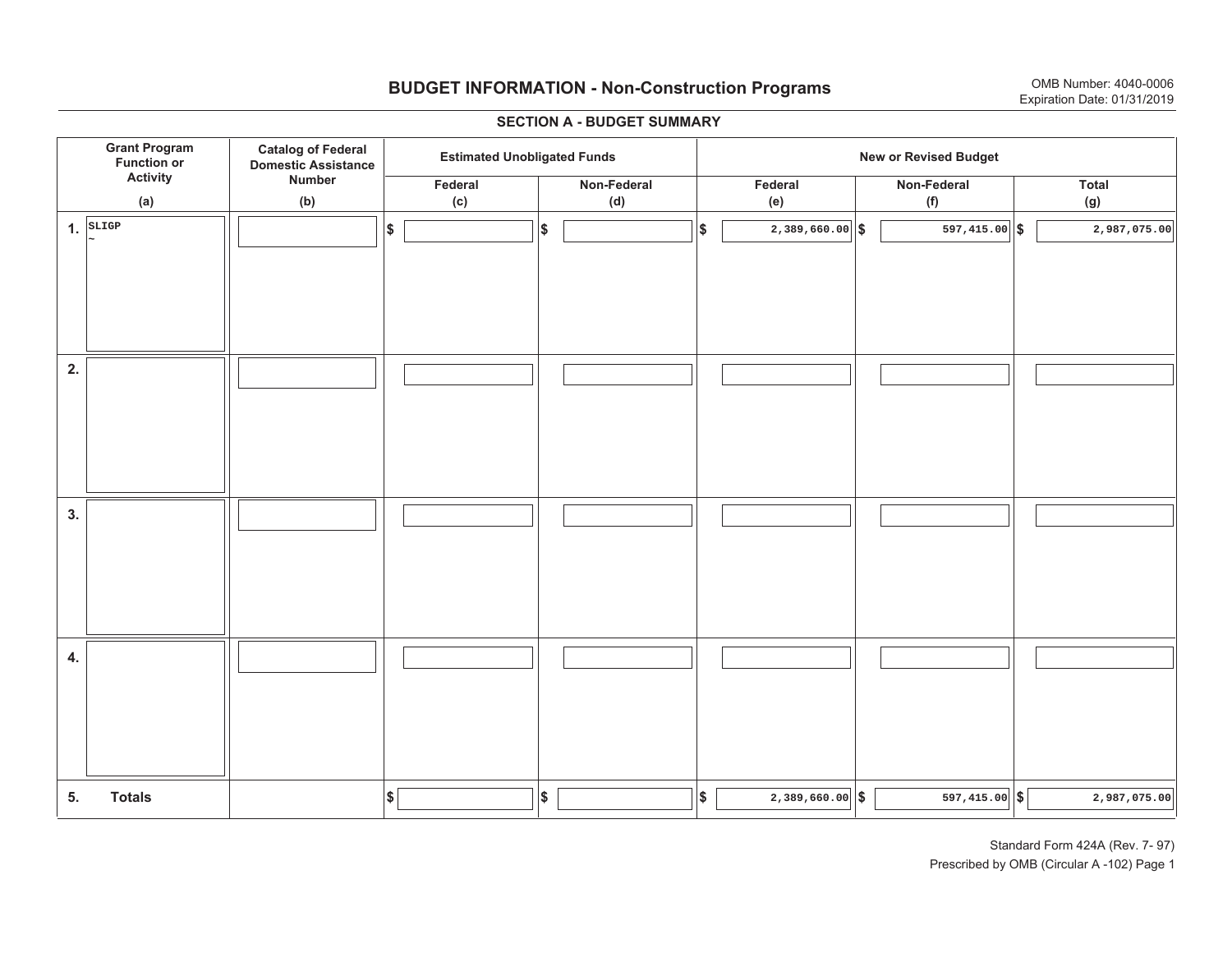#### **SECTION B - BUDGET CATEGORIES**

| 6. Object Class Categories             | <b>GRANT PROGRAM, FUNCTION OR ACTIVITY</b> |                            |     |                                                  |                  |  |            | Total                        |                                 |
|----------------------------------------|--------------------------------------------|----------------------------|-----|--------------------------------------------------|------------------|--|------------|------------------------------|---------------------------------|
|                                        | (1)                                        |                            | (2) |                                                  | $\overline{(3)}$ |  | (4)        |                              | (5)                             |
|                                        |                                            | SLIGP                      |     |                                                  |                  |  |            |                              |                                 |
|                                        |                                            |                            |     |                                                  |                  |  |            |                              |                                 |
|                                        |                                            |                            |     |                                                  |                  |  |            |                              |                                 |
|                                        |                                            |                            |     |                                                  |                  |  |            |                              |                                 |
|                                        |                                            |                            |     |                                                  |                  |  |            |                              |                                 |
|                                        |                                            |                            |     |                                                  |                  |  |            |                              |                                 |
|                                        |                                            |                            |     |                                                  |                  |  |            |                              |                                 |
|                                        |                                            |                            |     |                                                  |                  |  |            |                              |                                 |
|                                        |                                            |                            |     |                                                  |                  |  |            |                              |                                 |
| a. Personnel                           | \$                                         | $\overline{209,680.00}$ \$ |     | $\overline{52,420.00}$ \$                        |                  |  | \$         | $\left  \frac{1}{2} \right $ | 262,100.00                      |
| b. Fringe Benefits                     |                                            | 58,710.00                  |     | 14,678.00                                        |                  |  |            |                              | 73,388.00                       |
|                                        |                                            |                            |     |                                                  |                  |  |            |                              |                                 |
| c. Travel                              |                                            | 46,405.00                  |     | 11,601.00                                        |                  |  |            |                              | 58,006.00                       |
|                                        |                                            | 0.00                       |     | 0.00                                             |                  |  |            |                              |                                 |
| d. Equipment                           |                                            |                            |     |                                                  |                  |  |            |                              |                                 |
| e. Supplies                            |                                            | 16,000.00                  |     | 4,000.00                                         |                  |  |            |                              | 20,000.00                       |
| f. Contractual                         |                                            | 2,027,534.00               |     | 506,883.00                                       |                  |  |            |                              | 2,534,417.00                    |
|                                        |                                            |                            |     |                                                  |                  |  |            |                              |                                 |
| g. Construction                        |                                            |                            |     |                                                  |                  |  |            |                              |                                 |
| h. Other                               |                                            | 12,141.00                  |     | 3,035.00                                         |                  |  |            |                              | 15,176.00                       |
|                                        |                                            |                            |     |                                                  |                  |  |            |                              |                                 |
| i. Total Direct Charges (sum of 6a-6h) |                                            | 2,370,470.00               |     | 592,617.00                                       |                  |  |            | $\left  \frac{1}{2} \right $ | 2,963,087.00                    |
| j. Indirect Charges                    |                                            | 19,190.00                  |     | 4,798.00                                         |                  |  |            | $\left  \frac{1}{2} \right $ | 23,988.00                       |
|                                        |                                            | $2,389,660.00$ \$          |     | $597, 415.00$ \$                                 |                  |  |            |                              | 2,987,075.00                    |
| k. TOTALS (sum of 6i and 6j)           | \$                                         |                            |     |                                                  |                  |  | \$         | \$                           |                                 |
|                                        |                                            |                            |     |                                                  |                  |  |            |                              |                                 |
| 7. Program Income                      | \$                                         |                            | \$  |                                                  | \$               |  | $\pmb{\$}$ | $ \$$                        |                                 |
|                                        |                                            |                            |     | Antibodina di Capiti a politica populazioni all' |                  |  |            |                              | Standard Form 424A (Rev. 7, 97) |

**Authorized for Local Reproduction**

Standard Form 424A (Rev. 7- 97)

Prescribed by OMB (Circular A -102) Page 1A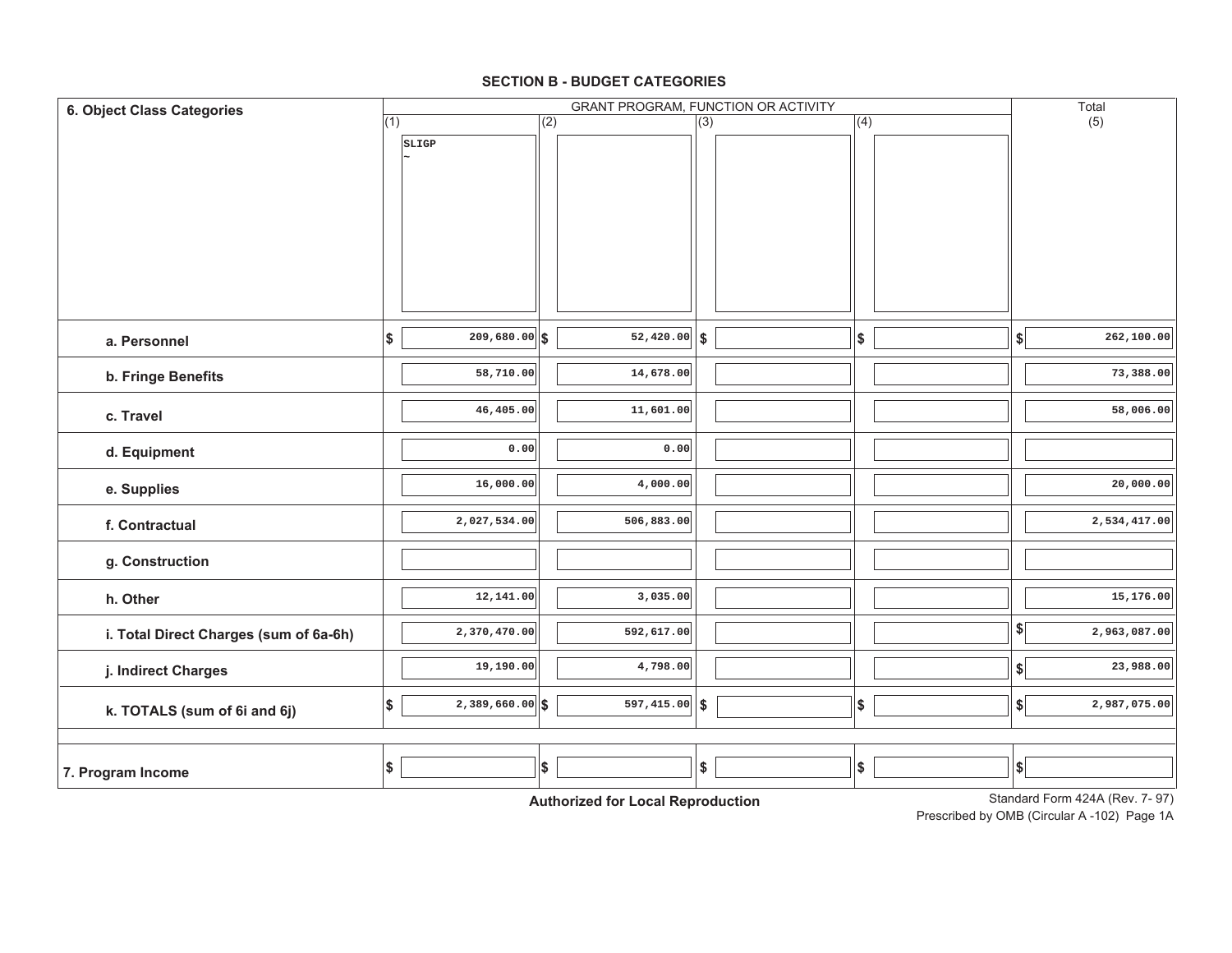| <b>SECTION C - NON-FEDERAL RESOURCES</b>                                                     |                                                                                 |    |                                          |            |                               |                   |             |           |             |
|----------------------------------------------------------------------------------------------|---------------------------------------------------------------------------------|----|------------------------------------------|------------|-------------------------------|-------------------|-------------|-----------|-------------|
| (a) Grant Program                                                                            |                                                                                 |    | (b) Applicant                            | (c) State  |                               | (d) Other Sources |             | (e)TOTALS |             |
| SLIGP<br>8.                                                                                  |                                                                                 | \$ |                                          | l\$        | 597,415.00                    | ∣\$               |             | \$        | 597,415.00  |
| 9.                                                                                           |                                                                                 |    |                                          |            |                               |                   |             |           |             |
| 10.                                                                                          |                                                                                 |    |                                          |            |                               |                   |             |           |             |
| 11.                                                                                          |                                                                                 |    |                                          |            |                               |                   |             |           |             |
| 12. TOTAL (sum of lines 8-11)                                                                |                                                                                 | \$ |                                          | l\$        | $597, 415.00$ \$              |                   |             | \$        | 597,415.00  |
|                                                                                              |                                                                                 |    | <b>SECTION D - FORECASTED CASH NEEDS</b> |            |                               |                   |             |           |             |
|                                                                                              | <b>Total for 1st Year</b>                                                       |    | <b>1st Quarter</b>                       |            | 2nd Quarter                   |                   | 3rd Quarter |           | 4th Quarter |
| 13. Federal                                                                                  |                                                                                 | \$ |                                          | \$         |                               | \$                |             | \$        |             |
| 14. Non-Federal                                                                              | \$                                                                              |    |                                          |            |                               |                   |             |           |             |
| 15. TOTAL (sum of lines 13 and 14)                                                           | \$                                                                              | \$ |                                          | \$         |                               | \$                |             | \$        |             |
|                                                                                              | SECTION E - BUDGET ESTIMATES OF FEDERAL FUNDS NEEDED FOR BALANCE OF THE PROJECT |    |                                          |            |                               |                   |             |           |             |
| (a) Grant Program                                                                            |                                                                                 |    |                                          |            | <b>FUTURE FUNDING PERIODS</b> |                   | (YEARS)     |           |             |
|                                                                                              |                                                                                 |    | (b)First<br>(c) Second                   |            |                               |                   | (d) Third   |           | (e) Fourth  |
| SLIGP<br>16.                                                                                 |                                                                                 | \$ |                                          | \$         |                               | \$                |             | ∣\$∣      |             |
| 17.                                                                                          |                                                                                 |    |                                          |            |                               |                   |             |           |             |
| 18.                                                                                          |                                                                                 |    |                                          |            |                               |                   |             |           |             |
| 19.                                                                                          |                                                                                 |    |                                          |            |                               |                   |             |           |             |
| 20. TOTAL (sum of lines 16 - 19)                                                             |                                                                                 |    |                                          | $\sqrt{2}$ |                               | \$                |             | \$        |             |
|                                                                                              | <b>SECTION F - OTHER BUDGET INFORMATION</b>                                     |    |                                          |            |                               |                   |             |           |             |
| 21. Direct Charges:<br>22. Indirect Charges:                                                 |                                                                                 |    |                                          |            |                               |                   |             |           |             |
| No change in Total Budget, only redistributed to the Object Class Categories<br>23. Remarks: |                                                                                 |    |                                          |            |                               |                   |             |           |             |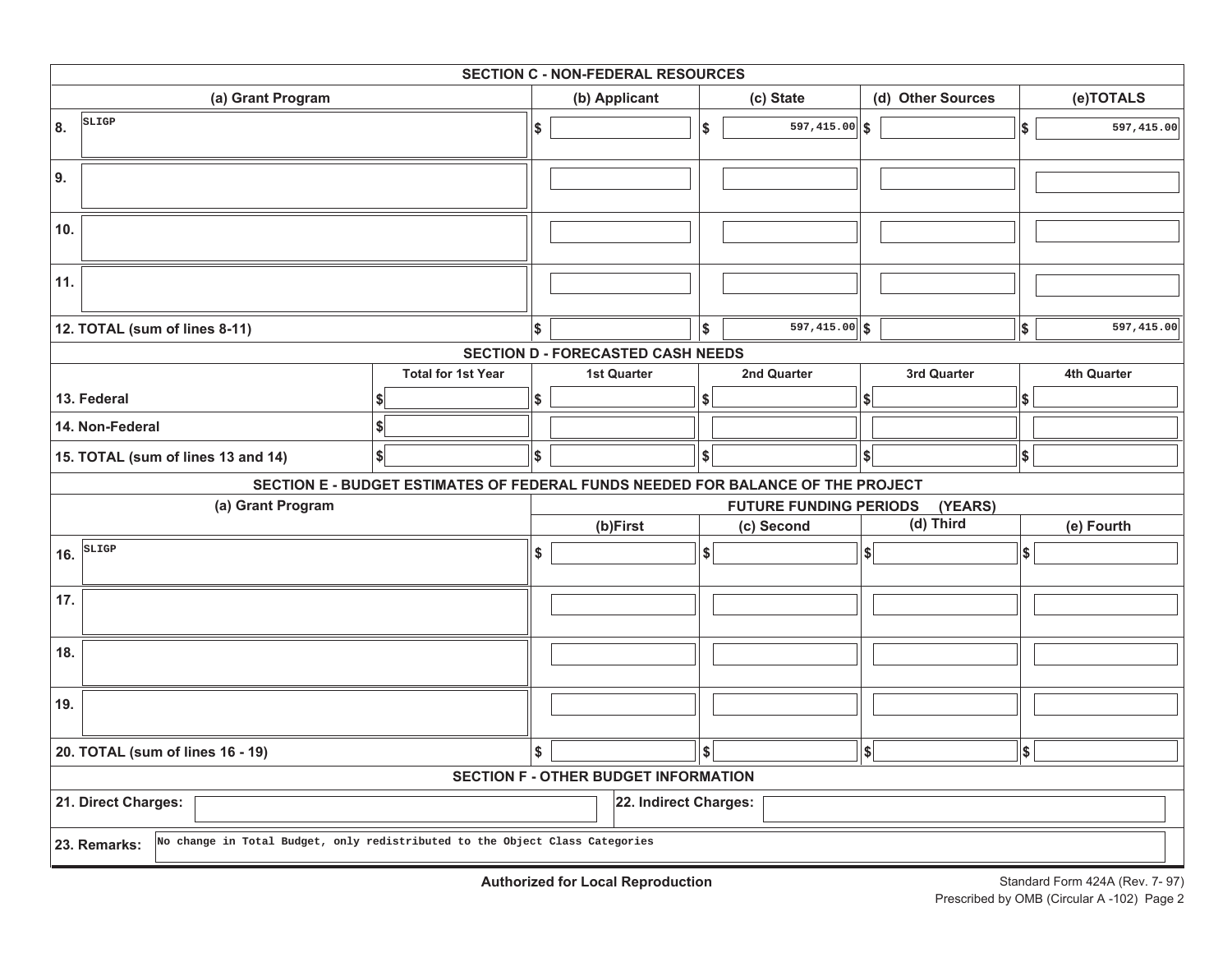|                                                                                                                                                                                                                                                                    |                | <b>REVISED</b>   |                                                        |                           |                    |                 |
|--------------------------------------------------------------------------------------------------------------------------------------------------------------------------------------------------------------------------------------------------------------------|----------------|------------------|--------------------------------------------------------|---------------------------|--------------------|-----------------|
| Category                                                                                                                                                                                                                                                           |                |                  | Detailed Description of Budget (for full grant period) | <b>Breakdown of Costs</b> |                    | <b>Variance</b> |
| a. Personnel                                                                                                                                                                                                                                                       | Quantity       | <b>Unit Cost</b> | <b>Total Cost</b>                                      | Federal                   | <b>Non-Federal</b> |                 |
| <b>Director</b><br>The Director will spend 1200 hours over<br>4.5 years on SLIGP grant activities, times<br>hourly rate.                                                                                                                                           | 1,200          | \$63.00          | \$75,600                                               | \$60,480                  | \$15,120           | \$12,876        |
| <b>State Program Manager</b><br>The SWIC will spend 100% of the time on<br>SLIGP grant activities for 4.5 years, or                                                                                                                                                |                |                  |                                                        |                           |                    |                 |
| 4250 hours times hourly rate                                                                                                                                                                                                                                       | 4250           | \$34.00          | \$144,500                                              | \$115,600                 | \$28,900           | \$64,500        |
| 911 Analyst<br>The 911 analyst will spend 50% of the time<br>on SLIGP grant activities for 4.5 years, or<br>2000 hours at hourly rate                                                                                                                              | 2000           | \$21.00          | 42000                                                  | \$33,600                  | \$8,400            | \$12,000        |
| <b>Total Personnel</b>                                                                                                                                                                                                                                             |                |                  | \$262,100                                              | \$209,680                 | \$52,420           | \$89,376        |
| b. Fringe Benefits                                                                                                                                                                                                                                                 | Quantity       | Unit Cost        | <b>Total Cost</b>                                      | <b>Federal</b>            | <b>Non-Federal</b> |                 |
| Director will spend 1200 hour over 4.5<br>years on SLIGP related duties and<br>leadership. - Fringe is calculated at 28% of<br><b>Salary</b>                                                                                                                       | N <sub>6</sub> |                  | \$21,168                                               |                           |                    | \$3,605         |
|                                                                                                                                                                                                                                                                    |                | 28%              |                                                        | \$16,934                  | \$4,234            |                 |
| <b>State Program Manager</b><br>The SWIC will spend 100% of the time on<br>SLIGP grant activities for 4.5 years. Fringe<br>is calculated at 28% of Salary                                                                                                          | N <sub>7</sub> | 28%              | \$40,460                                               | \$32,368                  | \$8,092            | \$18,060        |
| 911 analyst will spend 50% of the time on<br>SLIGP grant activities for 4.5 years. Fringe<br>is calculated at 28% of Salary                                                                                                                                        | N <sub>8</sub> | 28%              | \$11,760                                               | \$9,408                   | \$2,352            | \$3,360         |
| <b>Total Fringe Benefits</b>                                                                                                                                                                                                                                       |                |                  | \$73,388                                               | \$58,710                  | \$14,678           | \$25,025        |
| c. Travel                                                                                                                                                                                                                                                          | Quantity       | <b>Unit Cost</b> | <b>Total Cost</b>                                      | Federal                   | Non-Federal        |                 |
| <b>Travel for Regional and National Meetings</b><br>with FirstNet<br>97 planned trips<br>Airfare is estimated at \$398/ticket; hotel is<br>estimated at \$100/night for one night; per<br>diem is estimated at \$50/day for two days,<br>for a total of \$598/trip | 97             | \$598            | \$58,006                                               | \$46,405                  | \$11,601           | \$15,006        |
| <b>Total Travel</b>                                                                                                                                                                                                                                                |                |                  | \$58,006                                               | \$46,405                  | \$11,601           | \$15,006        |
| d. Equipment                                                                                                                                                                                                                                                       | Quantity       | <b>Unit Cost</b> | <b>Total Cost</b>                                      | Federal                   | <b>Non-Federal</b> |                 |
| N/A                                                                                                                                                                                                                                                                | 0              | \$0              | \$0                                                    | \$0                       |                    |                 |
| <b>Total Equipment</b>                                                                                                                                                                                                                                             |                |                  | \$0                                                    | \$0                       | \$0                | \$0             |
| e. Supplies                                                                                                                                                                                                                                                        | Quantity       | Unit Cost        | <b>Total Cost</b>                                      | Federal                   | <b>Non-Federal</b> |                 |
| Printer                                                                                                                                                                                                                                                            |                | \$4,400          | \$4,400                                                | \$3,520                   | \$880              | \$0             |
| <b>Office Supplies</b><br>budgeted at \$200/month for 4.5 years                                                                                                                                                                                                    | 48             | \$200            | \$9,600                                                | \$7,680                   | \$1,920            | \$0             |
|                                                                                                                                                                                                                                                                    |                |                  |                                                        |                           |                    |                 |
| Laptops<br><b>Total Supplies</b>                                                                                                                                                                                                                                   | 3              | \$2,000          | \$6,000<br>\$20,000                                    | \$4,800<br>\$16,000       | \$1,200<br>\$4,000 | \$0<br>\$0      |
|                                                                                                                                                                                                                                                                    |                |                  |                                                        |                           |                    |                 |
| f. Contractual                                                                                                                                                                                                                                                     | Quantity       | Unit Cost        | <b>Total Cost</b>                                      | Federal                   | <b>Non-Federal</b> |                 |

| <b>ORIGINAL</b>                                                                  |                             |                  |                                                        |                           | <b>REVISED</b>     |                                                                                                                                                                                                                                       |                |                  |                                                        |                           |                      |                      |
|----------------------------------------------------------------------------------|-----------------------------|------------------|--------------------------------------------------------|---------------------------|--------------------|---------------------------------------------------------------------------------------------------------------------------------------------------------------------------------------------------------------------------------------|----------------|------------------|--------------------------------------------------------|---------------------------|----------------------|----------------------|
| <b>Category</b>                                                                  |                             |                  | Detailed Description of Budget (for full grant period) | <b>Breakdown of Costs</b> |                    | <b>Category</b>                                                                                                                                                                                                                       |                |                  | Detailed Description of Budget (for full grant period) | <b>Breakdown of Costs</b> |                      | Variance             |
| a. Personnel                                                                     | Quantity                    | <b>Unit Cost</b> | <b>Total Cost</b>                                      | Federal                   | <b>Non-Federal</b> | a. Personnel                                                                                                                                                                                                                          | Quantity       | <b>Unit Cost</b> | <b>Total Cost</b>                                      | Federal                   | Non-Federal          |                      |
| Director                                                                         | 1000 hours over<br>4 years. | \$62.72          | \$62,724                                               | \$50,179                  | \$12,545           | <b>Inector</b><br>The Director will spend 1200 hours over<br>4.5 years on SLIGP grant activities, times<br>hourly rate.                                                                                                               | 1,200          | \$63.00          | \$75,600                                               | \$60,480                  | \$15,120             | \$12,876             |
|                                                                                  | 4000 hours over             |                  |                                                        |                           |                    | <b>State Program Manager</b><br>The SWIC will spend 100% of the time on<br>SLIGP grant activities for 4.5 years, or                                                                                                                   |                |                  |                                                        |                           |                      |                      |
| Deputy SWIC                                                                      | 4 years.<br>2000 hours over | \$20             | \$80,000                                               | \$64,000                  | \$16,000           | 4250 hours times hourly rate<br>911 Analyst<br>The 911 analyst will spend 50% of the time<br>on SLIGP grant activities for 4.5 years, or                                                                                              | 4250           | \$34.00          | \$144,500                                              | \$115,600                 | \$28,900             | \$64,500             |
| 911 Analyst                                                                      | 4 years.                    | \$15             | \$30,000                                               | \$24,000                  | \$6,000            | 2000 hours at hourly rate                                                                                                                                                                                                             | 2000           | \$21.00          | 42000                                                  | \$33,600                  | \$8,400              | \$12,000<br>\$89,376 |
| <b>Total Personnel</b>                                                           |                             |                  | \$172,724                                              | \$138,179                 | \$34,545           | <b>Total Personnel</b>                                                                                                                                                                                                                |                |                  | \$262,100                                              | \$209,680                 | \$52,420             |                      |
| b. Fringe Benefits                                                               | Quantity                    | <b>Unit Cost</b> | <b>Total Cost</b>                                      | Federal                   | Non-Federal        | b. Fringe Benefits                                                                                                                                                                                                                    | Quantity       | <b>Unit Cost</b> | <b>Total Cost</b>                                      | Federal                   | Non-Federal          |                      |
| Director                                                                         | 1000 hours over<br>4 years. | 28%              | \$17,563                                               | \$14,050                  | \$3,513            | Director will spend 1200 hour over 4.5<br>years on SLIGP related duties and<br>leadership. - Fringe is calculated at 28% of<br><b>Salary</b>                                                                                          | <b>N6</b>      | 28%              | \$21,168                                               | \$16,934                  | \$4,234              | \$3,605              |
|                                                                                  | 4000 hours over             |                  |                                                        |                           |                    | <b>State Program Manager</b><br>The SWIC will spend 100% of the time on<br>SLIGP grant activities for 4.5 years. Fringe                                                                                                               |                |                  |                                                        |                           |                      |                      |
| Deputy SWIC                                                                      | 4 years.                    | 28%              | \$22,400                                               | \$17,920                  | \$4,480            | is calculated at 28% of Salary                                                                                                                                                                                                        | <b>N7</b>      | 28%              | \$40,460                                               | \$32,368                  | \$8,092              | \$18,060             |
|                                                                                  | 2000 hours over             |                  |                                                        |                           |                    | 911 analyst will spend 50% of the time on<br>SLIGP grant activities for 4.5 years. Fringe                                                                                                                                             |                |                  |                                                        |                           |                      |                      |
| 911 Analyst                                                                      | 4 years.                    | 28%              | \$8,400                                                | \$6,720                   | \$1,680            | is calculated at 28% of Salary                                                                                                                                                                                                        | <b>N8</b>      | 28%              | \$11,760                                               | \$9,408                   | \$2,352              | \$3,360              |
| <b>Total Fringe Benefits</b>                                                     |                             |                  | \$48,363                                               | \$38,690                  | \$9,673            | <b>Total Fringe Benefits</b>                                                                                                                                                                                                          |                |                  | \$73,388                                               | \$58,710                  | \$14,678             | \$25,025             |
| c. Travel                                                                        | Quantity                    | <b>Unit Cost</b> | <b>Total Cost</b>                                      | Federa                    | <b>Non-Federal</b> | c. Travel                                                                                                                                                                                                                             | Quantity       | <b>Unit Cost</b> | <b>Total Cost</b>                                      | Federal                   | Non-Federal          |                      |
| Team Member Travel - 80 individual trips<br>to SPOC Meetings, Regional Meetings, |                             |                  |                                                        |                           |                    | <b>Travel for Regional and National Meetings</b><br>with FirstNet<br>97 planned trips<br>Airfare is estimated at \$398/ticket; hotel is<br>estimated at \$100/night for one night; per<br>diem is estimated at \$50/day for two days, |                |                  |                                                        |                           |                      |                      |
| Broadband educational Conferences<br><b>Total Travel</b>                         | 80                          | \$538            | \$43,000<br>\$43,000                                   | \$34,400<br>\$34,400      | \$8,600<br>\$8,600 | for a total of \$598/trip<br><b>Total Travel</b>                                                                                                                                                                                      | 97             | \$598            | \$58,006<br>\$58,006                                   | \$46,405<br>\$46,405      | \$11,601<br>\$11,601 | \$15,006<br>\$15,006 |
| d. Equipment                                                                     | Quantity                    | <b>Unit Cost</b> | <b>Total Cost</b>                                      | Federal                   | <b>Non-Federal</b> | d. Equipment                                                                                                                                                                                                                          | Quantity       | <b>Unit Cost</b> | <b>Total Cost</b>                                      | Federal                   | <b>Non-Federal</b>   |                      |
| N/A                                                                              |                             | \$0              | \$0                                                    | \$0                       |                    | N/A                                                                                                                                                                                                                                   | $\overline{0}$ | \$0              | \$0                                                    | \$0                       |                      |                      |
| <b>Total Equipment</b>                                                           |                             |                  | \$0                                                    | \$0                       | \$0                | <b>Total Equipment</b>                                                                                                                                                                                                                |                |                  | \$0                                                    | \$0                       | \$0                  | $\overline{60}$      |
| e. Supplies                                                                      | Quantity                    | <b>Unit Cost</b> | <b>Total Cost</b>                                      | Federa                    | Non-Federal        | e. Supplies                                                                                                                                                                                                                           | Quantity       | <b>Unit Cost</b> | <b>Total Cost</b>                                      | Federal                   | <b>Non-Federal</b>   |                      |
| Printer                                                                          |                             | \$4,400          | \$4,400                                                | \$4,950                   |                    | Printer                                                                                                                                                                                                                               |                | \$4,400          | \$4,400                                                | \$3,520                   | \$880                | \$0                  |
| <b>Office Supplies</b><br>budgeted at \$200/month for 4 years                    | 48 months                   | \$200            | \$9,600                                                |                           | \$1,800            | <b>Office Supplies</b><br>budgeted at \$200/month for 4.5 years                                                                                                                                                                       | 48             | \$200            | \$9,600                                                | \$7,680                   | \$1,920              | \$0                  |
| Laptops                                                                          |                             | \$2,000          | \$6,000                                                |                           | \$2,000            | Laptops                                                                                                                                                                                                                               |                | \$2,000          | \$6,000                                                | \$4,800                   | \$1,200              | \$0                  |
| <b>Total Supplies</b>                                                            |                             |                  | \$20,000                                               | \$16,000                  | \$4,000            | <b>Total Supplies</b>                                                                                                                                                                                                                 |                |                  | \$20,000                                               | \$16,000                  | \$4,000              | $\overline{\$0}$     |
| <b>Contractual</b>                                                               | <b>Quantity</b>             | <b>Unit Cost</b> | <b>Total Cost</b>                                      | Federal                   | <b>Non-Federal</b> | <b>Contractual</b>                                                                                                                                                                                                                    | Quantity       | <b>Unit Cost</b> | <b>Total Cost</b>                                      | Federal                   | Non-Federal          |                      |

## Revised SLIGP Detailed Budget Spreadsheet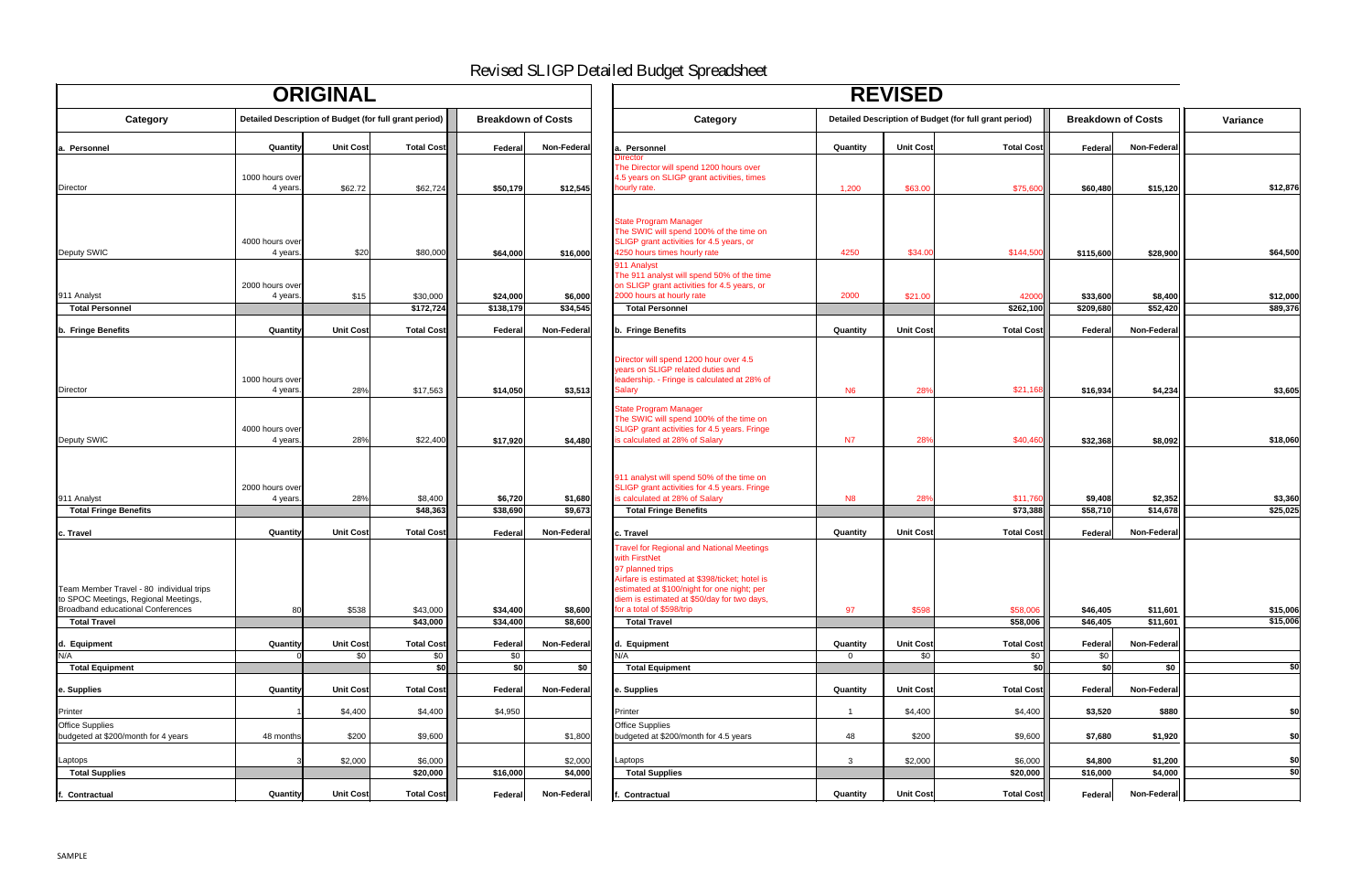| Televate - consultant services                                                                                                    | 1,500 hours             | \$75             | \$1,927,000       | \$1,541,600 | \$385,400          | Televate - consultant services                                                                                                            | 19270            | \$100            | \$1,927,000       | \$1,541,600 | \$385,400          | \$0            |
|-----------------------------------------------------------------------------------------------------------------------------------|-------------------------|------------------|-------------------|-------------|--------------------|-------------------------------------------------------------------------------------------------------------------------------------------|------------------|------------------|-------------------|-------------|--------------------|----------------|
|                                                                                                                                   |                         |                  |                   |             |                    |                                                                                                                                           |                  |                  |                   |             |                    |                |
| <b>Alex Tech Training Modules</b>                                                                                                 | 1000 hours              | \$46             | \$46,000          | \$36,800    | \$9,200            | Alex Tech Training Modules - 1000 hrs                                                                                                     | 1000             | \$46             | \$46,000          | \$36,800    | \$9,200            | \$0            |
| Regional Interoperability Coordinator                                                                                             |                         |                  | \$200,000         | \$160,000   | \$40,000           | Regional Interoperability Coordinator -<br>2000 hrs                                                                                       | 1999             | \$83             | \$165,917         | \$132,734   | \$33,183           | $-$ \$34,083   |
|                                                                                                                                   |                         |                  |                   |             |                    |                                                                                                                                           |                  |                  |                   |             |                    |                |
| Regional Joint Powers Agreements                                                                                                  |                         |                  | \$350,000         | \$280,000   | \$70,000           | Regional Joint Powers Agreements -<br>\$41,000 disbursement to each region                                                                |                  | \$42,000         | \$294,000         | \$235,200   | \$58,800           | $-$ \$56,000   |
|                                                                                                                                   |                         |                  |                   |             |                    |                                                                                                                                           |                  |                  |                   |             |                    |                |
| InterOp conference Services                                                                                                       |                         |                  | \$100,897         | \$80,718    | \$20,179           | InterOp conference Services - 1000 hours                                                                                                  | 1000             | \$101.50         | \$101,500         | \$81,200    | \$20,300           |                |
| <b>Total Contractual</b>                                                                                                          |                         |                  | 2,623,897         | \$2,099,118 | \$524,779          | <b>Total Contractual</b>                                                                                                                  |                  |                  | 2,534,417         | \$2,027,534 | \$506,883          | $-$ \$89,480   |
| g. Construction                                                                                                                   | Quantity                | <b>Unit Cost</b> | <b>Total Cost</b> | Federal     | <b>Non-Federal</b> | <b>Construction</b>                                                                                                                       | Quantity         | <b>Unit Cost</b> | <b>Total Cost</b> | Federal     | Non-Federal        |                |
| N/A                                                                                                                               |                         |                  | \$0               |             |                    | N/A                                                                                                                                       |                  |                  | \$0               |             |                    |                |
| <b>Total Construction</b>                                                                                                         |                         |                  | \$0               | -\$0 l      | \$0                | <b>Total Construction</b>                                                                                                                 |                  |                  | \$0               | \$0         | \$0                | \$0            |
| h. Other                                                                                                                          | Quantity                | <b>Unit Cost</b> | <b>Total Cost</b> | Federal     | <b>Non-Federal</b> | . Other                                                                                                                                   | Quantity         | <b>Unit Cost</b> | <b>Total Cost</b> | Federal     | <b>Non-Federal</b> |                |
| Catering Services for long term meetings<br>with constituents - about 12 meetings with<br>100 attendees across the 4 year period. | 12                      | \$1,464          | \$17,573          |             |                    | <b>Catering Services for long term meetings</b><br>with constituents - about 5 meetings with<br>100 attendees across the 4.5 year period. | $5\phantom{.0}$  | \$1,000          | \$5,000           | \$4,000     | \$1,000            | $-$12,573$     |
| Electrical and electronic Supplies &<br>Services<br>Transcription and conference call                                             |                         |                  |                   |             |                    | Transcription and conference call Services.<br>Electrical and electronic supplies and                                                     |                  |                  |                   |             |                    |                |
| Services                                                                                                                          | 48 months               | \$600            | \$28,800          |             |                    | services.                                                                                                                                 | 48 months        | \$212            | \$10,176          | \$8,141     | \$2,035            | $-$ \$18,624   |
| <b>Total Other</b>                                                                                                                |                         |                  | \$63,175          | \$50,540    | \$12,635           | <b>Total Other</b>                                                                                                                        |                  |                  | \$15,176          | \$12,141    | \$3,035            | $-$ \$47,999   |
| <b>Total Direct Charges</b>                                                                                                       |                         |                  | \$2,971,159       | \$2,376,927 | \$594,232          | <b>Total Direct Charges</b>                                                                                                               |                  |                  | \$2,963,087       | \$2,370,470 | \$592,617          | $-$ \$8,072    |
|                                                                                                                                   |                         |                  |                   |             |                    |                                                                                                                                           |                  |                  |                   |             |                    |                |
| i. Indirect Costs                                                                                                                 | Quantity                | Unit Cost        | <b>Total Cost</b> | Federal     | <b>Non-Federal</b> | <b>Indirect Costs</b>                                                                                                                     | Quantity         | <b>Unit Cost</b> | <b>Total Cost</b> | Federal     | <b>Non-Federal</b> |                |
| Indirect Costs<br>9% of costs as based on the National                                                                            | <b>Total Salary and</b> |                  |                   |             |                    | <b>Indirect Costs</b><br>7.15% of costs as based on the National                                                                          | Total Salary and |                  |                   |             |                    |                |
| NICAR - can change ANNUALLY.                                                                                                      | Fringe                  | 9.00%            | \$15,916          | \$12,733    | \$3,183            | NICAR - can change annually.                                                                                                              | Fringe           | 7.15%            | \$23,987          | \$19,190    | \$4,797            | \$8,071        |
| <b>Total Indirect</b>                                                                                                             |                         |                  | \$15,916          | \$12,733    | \$3,183            | <b>Total Indirect</b>                                                                                                                     |                  |                  | \$23,987          | \$19,190    | \$4,797            | \$8,071<br>\$0 |
| <b>TOTALS</b>                                                                                                                     |                         |                  | \$2,987,075       | \$2,389,660 | \$597,415          | <b>TOTALS</b>                                                                                                                             |                  |                  | \$2,987,074       | \$2,389,660 | \$597,415          |                |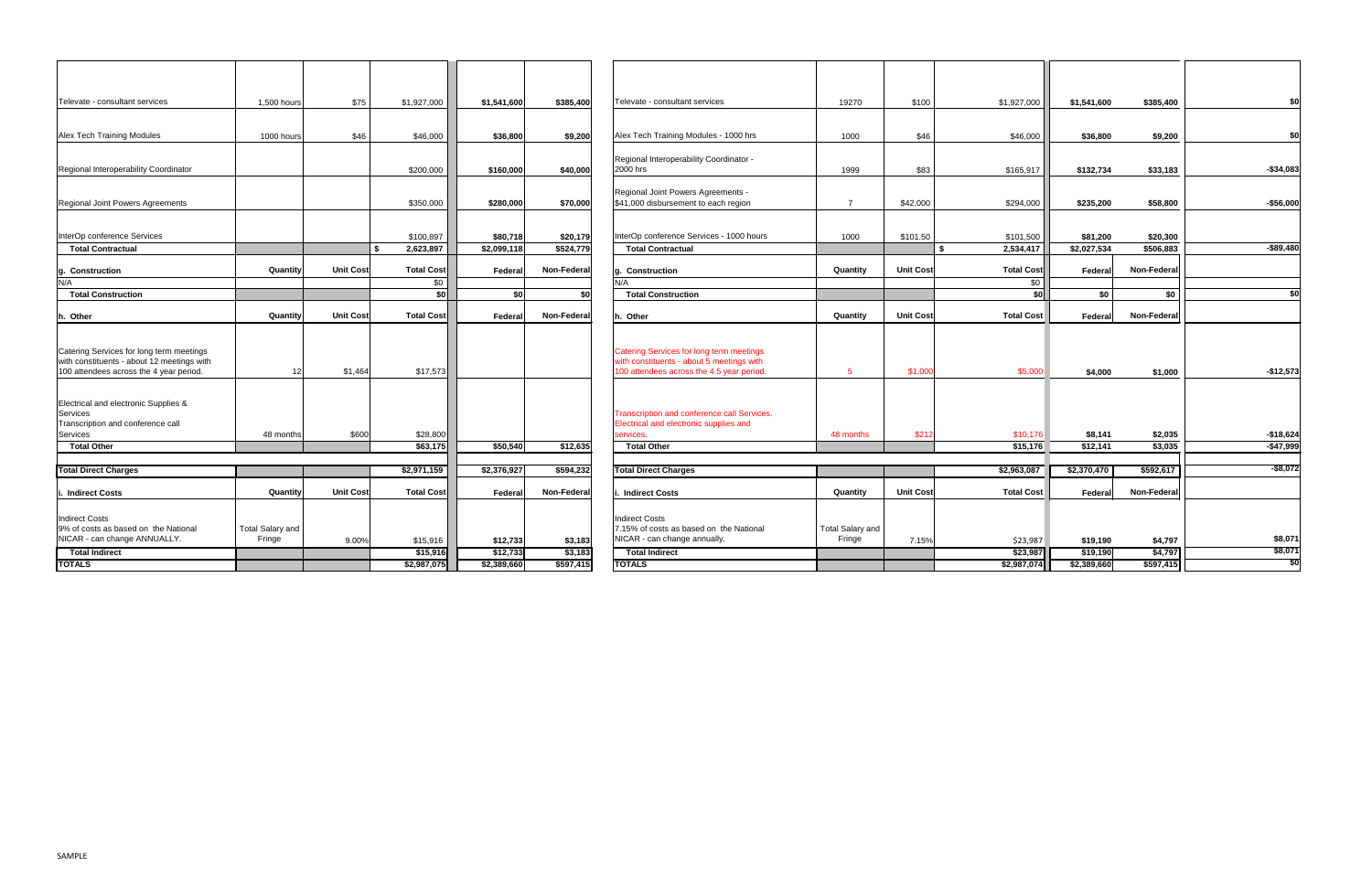# **State of Minnesota**



# **Modification for the National Telecommunications and Information Administration State and Local Implementation Grant Program**

**Nov, 2017**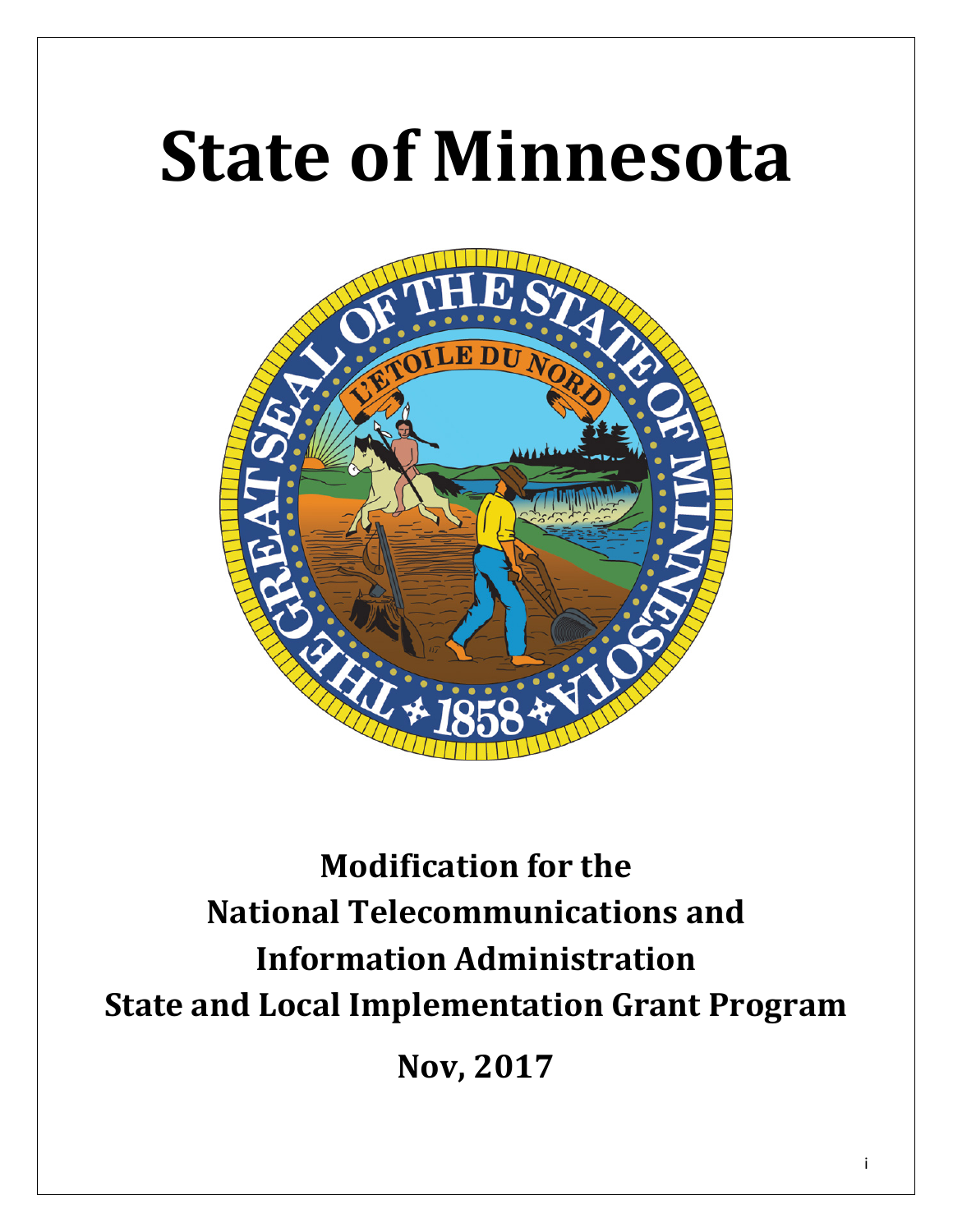

Prepared by the Minnesota Department of Public Safety<br>Division of Emergency Communication Networks



#### **Contents**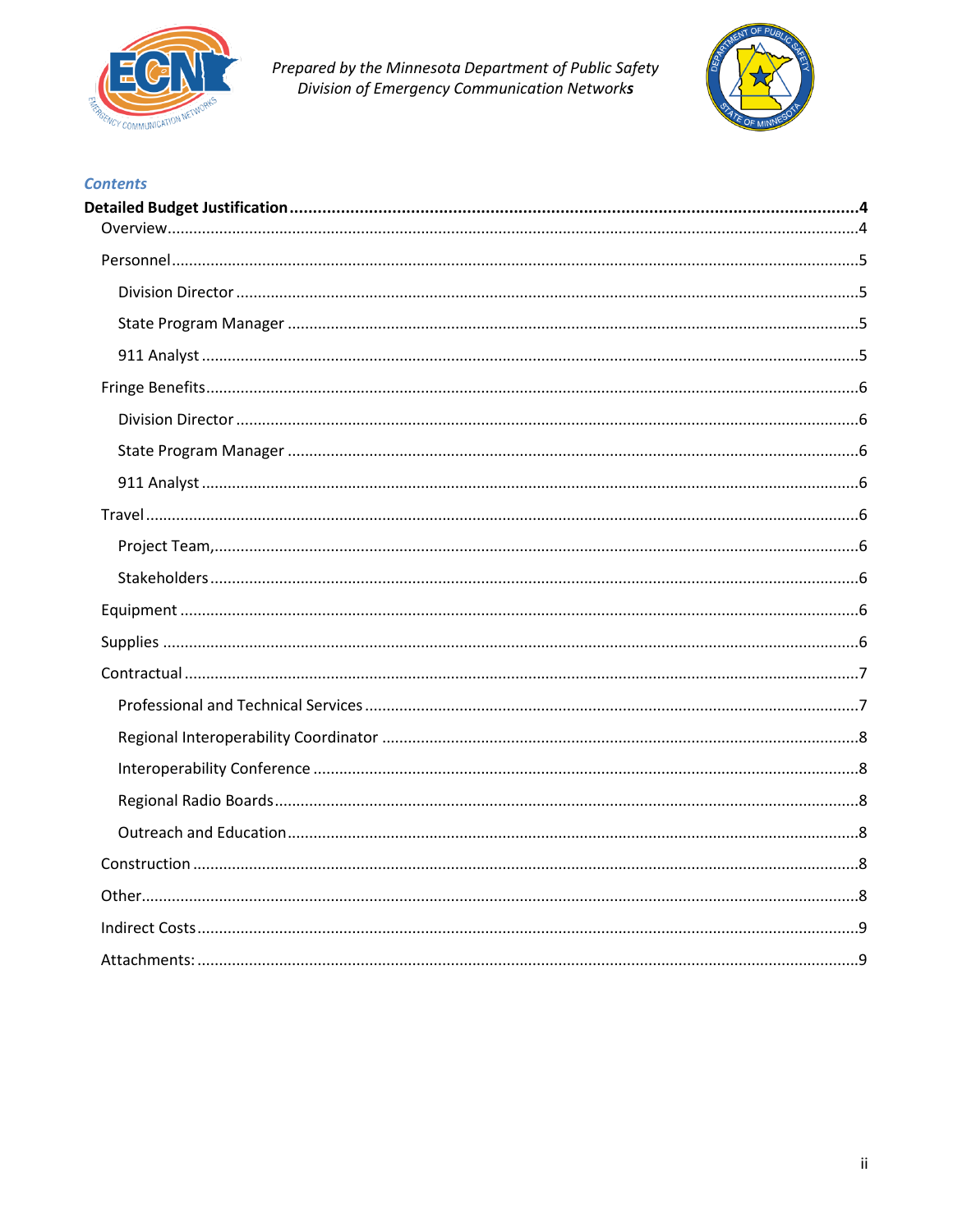#### *Introduction*

The Middle Class Tax Relief and Job Creation Act of 2012 directed the National Telecommunications and Information Administration (NTIA) to execute the State and Local Implementation Grant Program (SLIGP) to fund state, local, and tribal planning and consultation activities in order to successfully integrate into the Nationwide Public Safety Broadband Network (NPSBN) to be deployed by the First Responder Network Authority (FirstNet). The NTIA released its notice of Federal Funding Opportunity (FFO) on February 6, 2013.

This document is Minnesota's application for SLIGP. It is organized per the structure of the NTIA's FFO, with each heading roughly corresponding to each prompt and/or direct inquiry in the FFO.

A significant amount of information in this document is adapted from the 2012 Minnesota Public Safety Wireless Data Network Requirements Project and the 2013 Minnesota Public Safety Broadband State and Local Grant Plan.

For more information on the applying agency, please se[e http://ecn.dps.mn.gov.](http://ecn.dps.mn.gov/)

#### *Contacts:*

Personnel related to this document and SLIGP activities in Minnesota:

Document Author and FirstNet Program Manager:

Melinda Miller, FirstNet Program Manager [Melinda.miller@state.mn.us](mailto:Melinda.miller@state.mn.us) (651)201-7554

Governor's Designee for SLIGP and Chair, Statewide Radio Board:

Ramona Dohman, Commissioner of Public Safety [Mona.Dohman@state.mn.us](mailto:Mona.Dohman@state.mn.us) (651) 201-7165

Director, Emergency Communication Networks:

Jackie Mines, Director [Jackie.Mines@state.mn.us](mailto:Jackie.Mines@state.mn.us) (651) 201-7550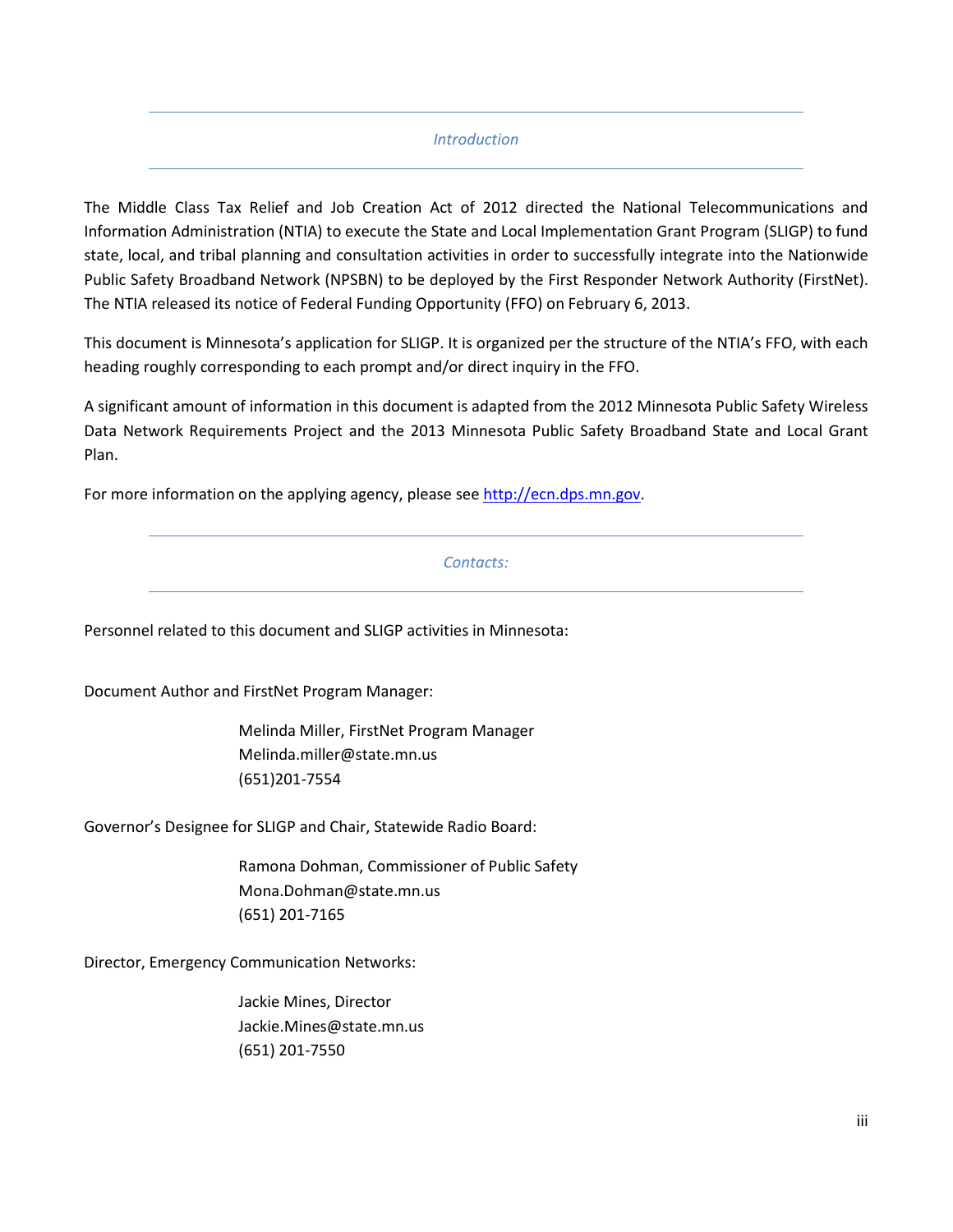

### <span id="page-8-0"></span>**Detailed Budget Justification**

#### <span id="page-8-1"></span>**Overview**

Minnesota was awarded \$2,987,075 of which \$597,415 is state share and \$2,389,660 is Federal share. Minnesota's high-level budget by expense category is shown in *[Table 1: Minnesota High-Level Budget by](#page-8-2)  [Expense Category](#page-8-2)*. The modification redirects the budget dollars to give a clearer picture of activities under each Expense Category with the grant. The revised budget is show in *Table 2: Minnesota Revised High-Level Budget by Expense Category.* The overall award is unchanged.

<span id="page-8-2"></span>

| <b>Project Budget</b><br><b>Element</b> | <b>Federal Funds Awarded</b> | Approved<br><b>Matching Funds</b> | <b>Total Budget</b> |  |  |  |
|-----------------------------------------|------------------------------|-----------------------------------|---------------------|--|--|--|
| a. Personnel Salaries                   | \$138,179                    | \$34,545                          | \$172,724           |  |  |  |
| b. Personnel Fringe<br><b>Benefits</b>  | \$38,689                     | \$9,672                           | \$48,361            |  |  |  |
| c. Travel                               | \$34,400                     | \$8,600                           | \$43,000            |  |  |  |
| d. Equipment                            | \$0.00                       | \$0.00                            | \$0.00              |  |  |  |
| e. Materials/Supplies                   | \$16,000                     | \$4,000                           | \$20,000            |  |  |  |
| f. Subcontracts Total                   | \$2,099,118                  | \$524,779                         | \$2,623,897         |  |  |  |
| g. Other                                | \$50,540                     | \$12,635                          | \$63,175            |  |  |  |
| h. Indirect                             | \$16,800                     | \$4200                            | \$21,000            |  |  |  |
| i. Total Costs                          | \$2,389,660                  | \$597,415                         | \$2,987,075         |  |  |  |

|  | Table 1: Minnesota High-Level Budget by Expense Category |
|--|----------------------------------------------------------|
|--|----------------------------------------------------------|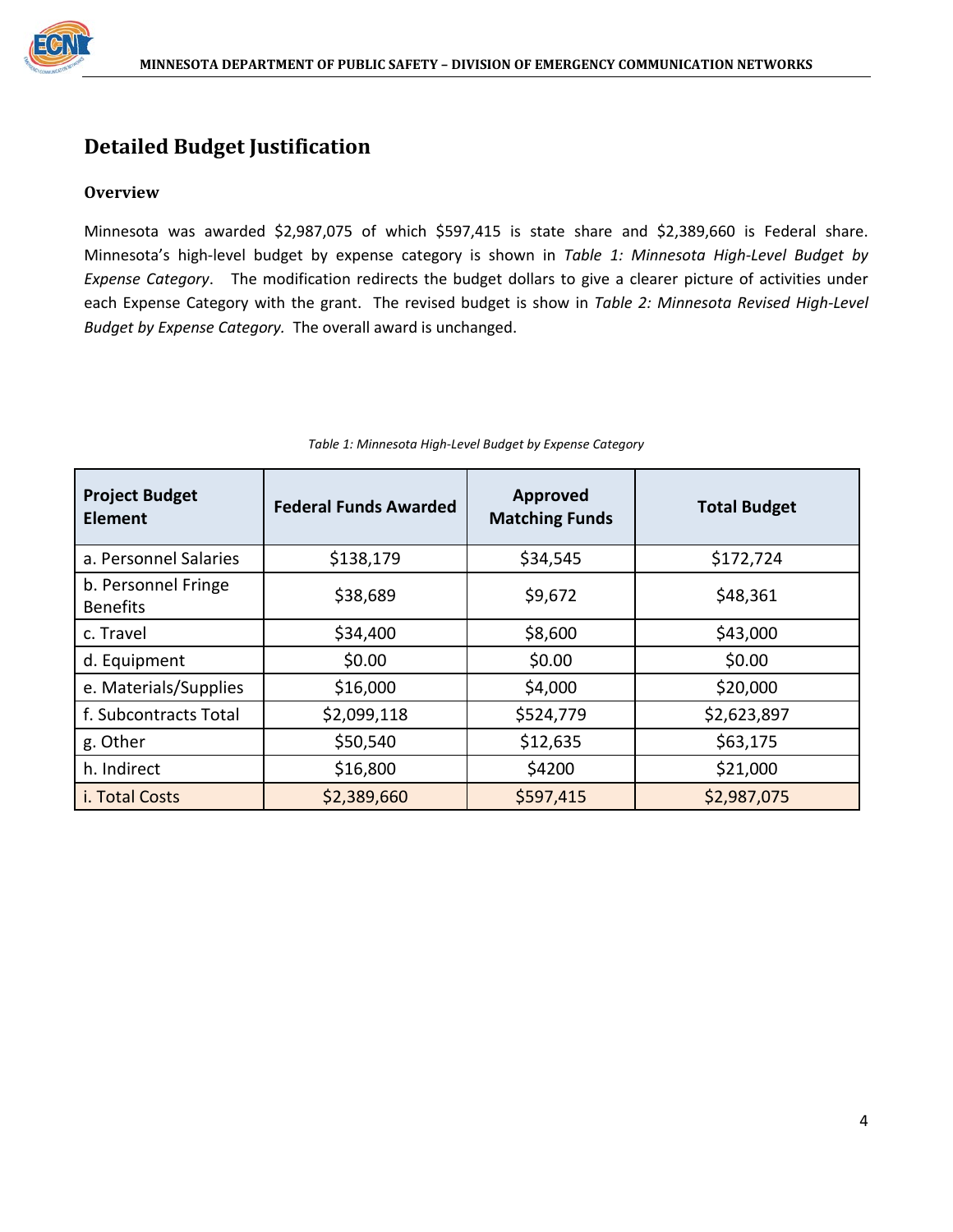

| <b>Project Budget</b><br><b>Element</b> | <b>Revised Federal Funds</b><br>Awarded | <b>Revised Approved</b><br><b>Matching Funds</b> | <b>Revised Total Budget</b> |
|-----------------------------------------|-----------------------------------------|--------------------------------------------------|-----------------------------|
| a. Personnel Salaries                   | \$209,680                               | \$52,420                                         | \$262,100                   |
| b. Personnel Fringe<br><b>Benefits</b>  | \$58,710                                | \$14,678                                         | \$73,388                    |
| c. Travel                               | \$46,405                                | \$11,601                                         | \$58,006                    |
| d. Equipment                            | \$0.00                                  | \$0.00                                           | \$0.00                      |
| e. Materials/Supplies                   | \$16,000                                | \$4,000                                          | \$20,000                    |
| f. Subcontracts Total                   | \$2,027,534                             | \$506,883                                        | \$2,534,417                 |
| g. Other                                | \$12,141                                | \$3,035                                          | \$15,176                    |
| h. Indirect                             | \$19,190                                | \$4,797                                          | \$23,987                    |
| i. Total Costs                          | \$2,389,660                             | \$597,415                                        | \$2,987,075                 |

*Table 2: Minnesota Revised High-Level Budget by Expense Category*

Minnesota will allocate Federal and State funds in each work area at an 80%-20% ratio; meaning, each work area is funded 80% by Federal dollars and 20% by State dollars on an invoice-by-invoice basis. The state match is a cash match supported by Statewide Emergency Communications Board (SECB) funds which are appropriated annually from the statewide 9-1-1 surcharge on consumer telecommunications services in the state.

Minnesota's budget numbers and calculations are detailed in the attachment *[Detailed Budget](#page-13-2)* Justification **[Spreadsheet](#page-13-2)***.*

#### <span id="page-9-0"></span>**Personnel**

See the Detailed Budget Spreadsheet for calculations.

#### <span id="page-9-1"></span>*Division Director*

The Division Director will provide department and program oversight, which includes SLIGP activities.

#### <span id="page-9-2"></span>*State Program Manager*

The State Program Manager will provide oversight for SLIGP, ensuring that all activities are completed on time and within budget and will serve as primary project manager. The Deputy SWIC will interface with the primary point of contact (the Commissioner of Public Safety) and the Division Director for consultation with FirstNet. Budgeted costs are for the duties associated with public safety broadband and SLIGP.

#### <span id="page-9-3"></span>*911 Analyst*

The 911 analyst will provide work on specific SLIGP related projects, as needed.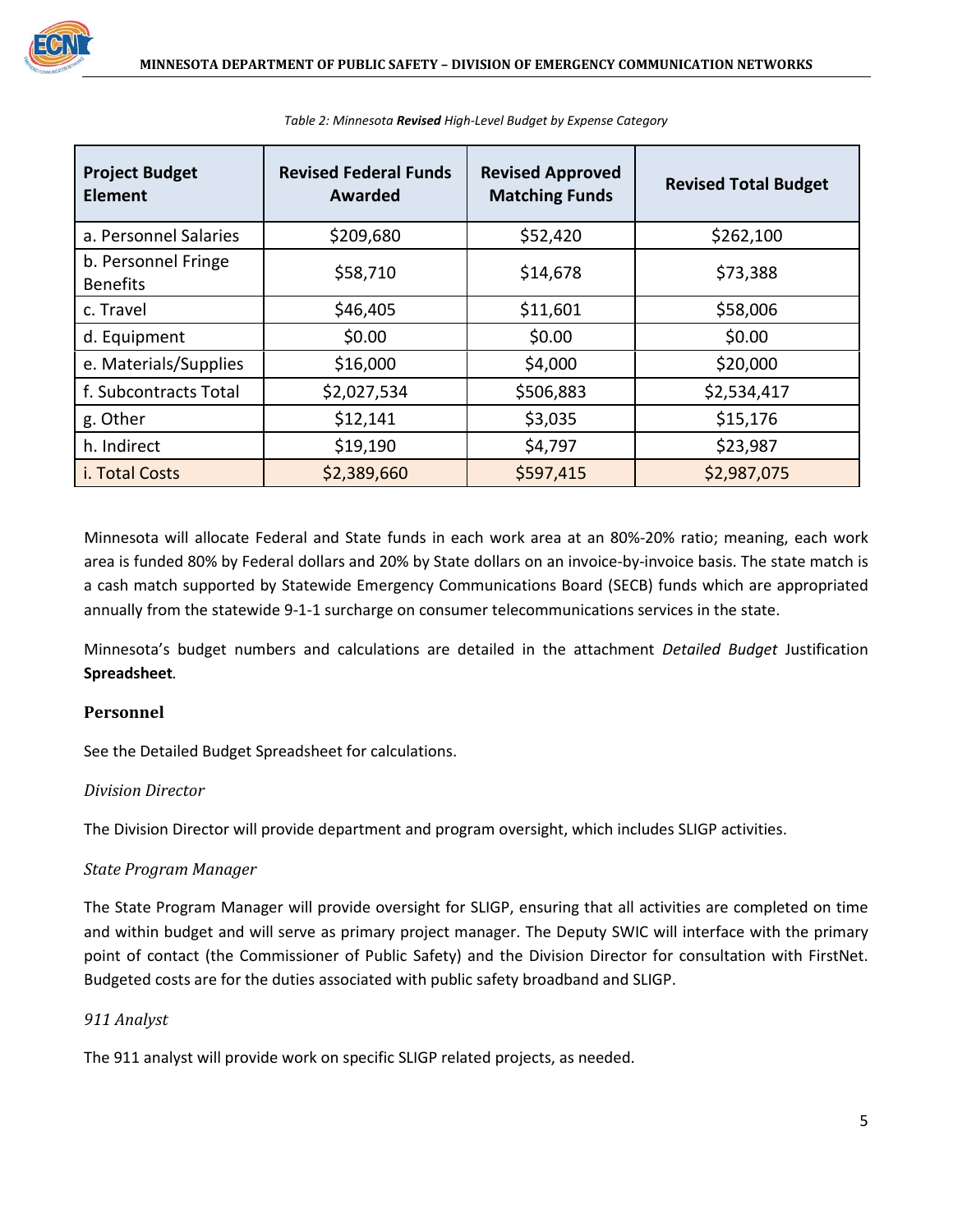

#### <span id="page-10-0"></span>**Fringe Benefits**

See the Detailed Budget Spreadsheet for calculations.

#### <span id="page-10-1"></span>*Division Director*

Fringe benefits for the Division Director are determined at 28% of salary. Benefits include FICA, retirement, unemployment, and health insurance.

#### <span id="page-10-2"></span>*State Program Manager*

Fringe benefits for the State Program Manager are determined at 28% of salary. Benefits include FICA, retirement, unemployment, and health insurance.

#### <span id="page-10-3"></span>*911 Analyst*

Fringe benefits for the 911 analyst are determined at 28% of salary. Benefits include FICA, retirement, unemployment, and health insurance.

#### <span id="page-10-4"></span>**Travel**

See the Detailed Budget Spreadsheet for calculations.

#### <span id="page-10-5"></span>*Project Team,*

ECN Staff will attend various meetings with local and tribal jurisdictions within the state for education, outreach, and identifying potential network users. Travel costs include mileage, hotel, and per diem.

ECN Staff will attend national and regional conferences to meet and collaborate with FirstNet and other grant recipients. Travel costs include airfare, hotel, and per diem.

#### <span id="page-10-6"></span>*Stakeholders*

Reimbursable travel costs for stakeholders, including state employees, county and city officials, and other government organizations to attend meetings, workshops, and other eligible SLIGP events. Includes mileage, airfare, hotel, and per diem.

Partial Travel Costs - 40% of travel costs for stakeholders to attend the annual Minnesota interoperability conference. 40% of conference topics are directly related to NPSBN and SLIGP.

#### <span id="page-10-7"></span>**Equipment**

N/A

#### <span id="page-10-8"></span>**Supplies**

ECN will need a printer, laptops, and IT services related to them throughout the performance period, as well as other general office supplies.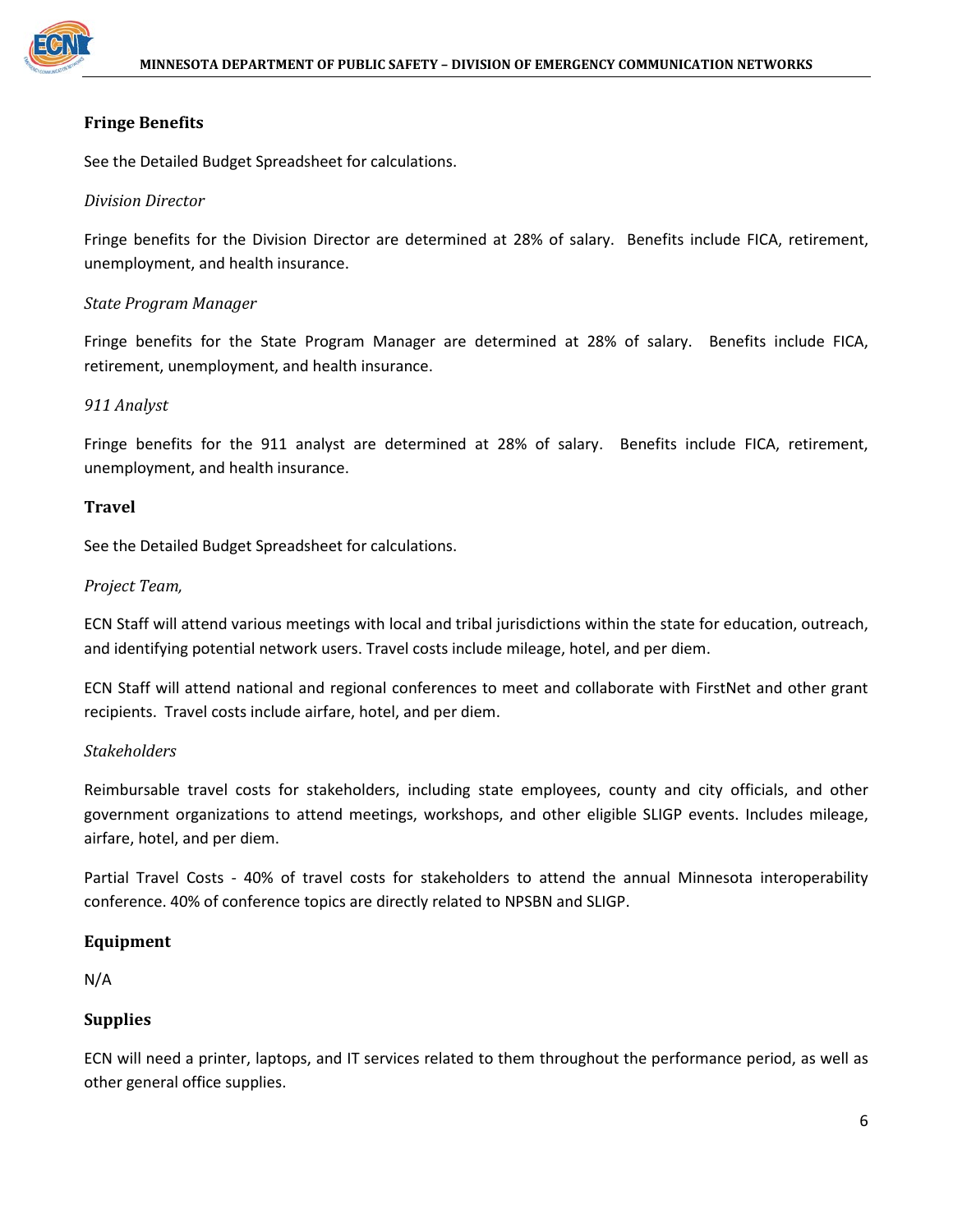

#### <span id="page-11-0"></span>**Contractual**

See the Detailed Budget Spreadsheet for calculations.

#### <span id="page-11-1"></span>*Professional and Technical Services*

ECN will hire a firm to provide professional and technical services in support of much of the labor under SLIGP. Tasks and deliverables under contract will be closely aligned with NTIA SLIGP deliverables and will include:

- Task 1. Review and revise the Minnesota State and Local Grant Plan and Minnesota's SLIGP application to develop a full project plan.
- Task 2. Enhance Minnesota's public safety communications governance structure to be sufficient for the Minnesota-FirstNet consultation.
- Task 3. Ensure adequate tribal representation.
- Task 4. Conduct education and outreach sufficient to equip stakeholders to support the Minnesota-FirstNet consultation.
- Task 5. Develop stakeholder entity list and identify potential users for the network.
- Task 6. Develop standard legal documents, including Memoranda of Agreement (MOA), Memoranda of Understanding (MOU), and Service Level Agreement (SLA).
- Task 7. Organize State and stakeholder volunteers to conduct the Minnesota-FirstNet consultation.
- Task 8. Perform detailed individual stakeholder entity requirements gathering.
- Task 9. Provide recommendations to update the Strategic Plan or Statewide Communications Interoperability Plan (SCIP) to accommodate MnFCP and the NPSBN.
- Task 10. Conduct a discovery and data collection process to identify and value all publicly and privateowned infrastructure and other resources in the state which may contribute to the network.
- Task 11. Completion of Phase 2 activities under SLIGP for FirstNet-State consultation according to standards and guidelines to be provided by FirstNet and by NTIA.
- Task 12. 2<sup>nd</sup> Public Notice Comments.
- Task 13. Review of FirstNet NPSBN coverage baseline
- Task 14. Develop phased build-out strategy
- Task 15. Utilization Survey.
- Task 16. Public Safety Entity (PSE) Operational Areas
- Task 17. Data Usage/Traffic Profiles
- Task 18. Ad Hoc Support
- Task 19. Coverage and throughput measurements
- Task 20. Minnesota State Plan Decision Process.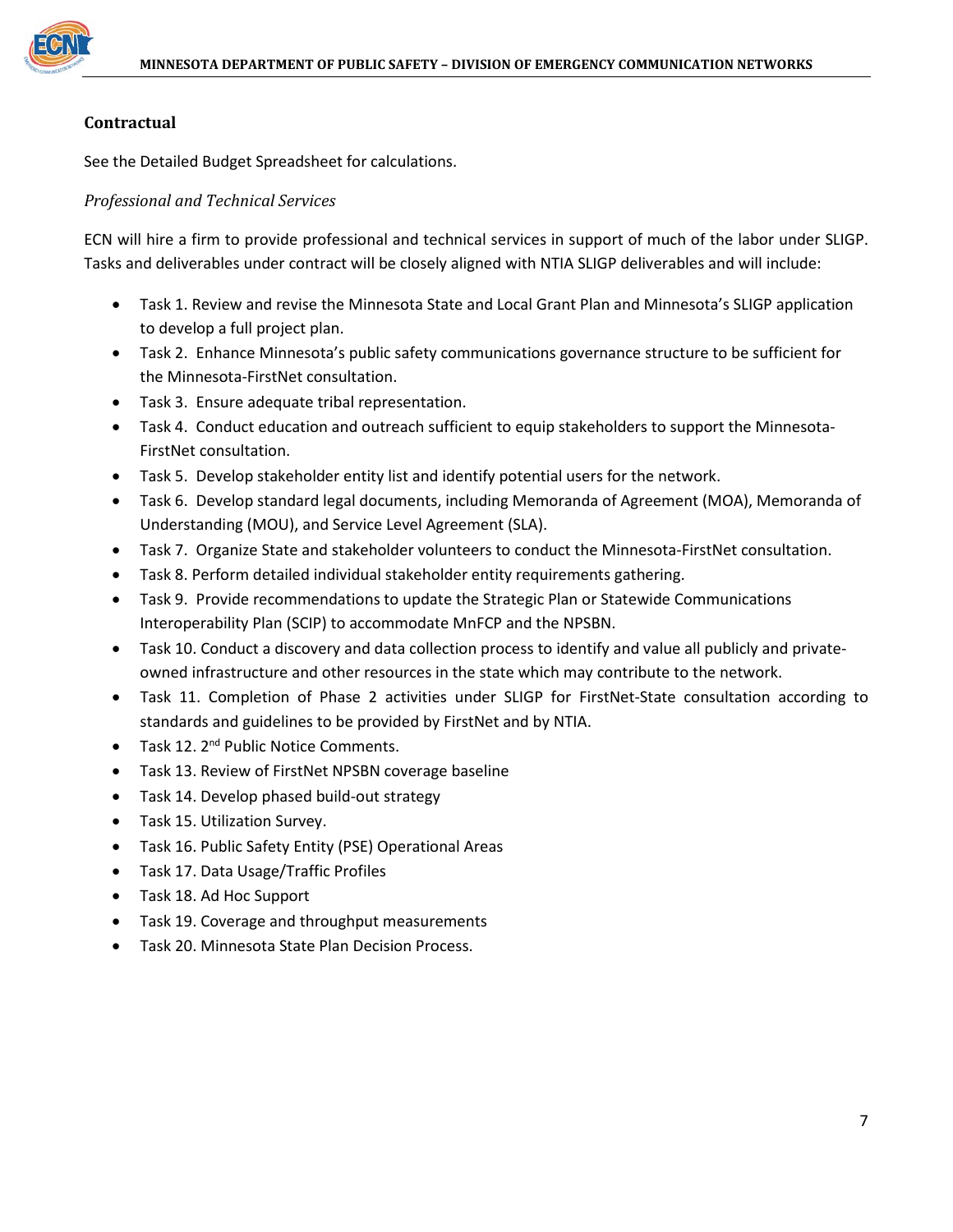#### <span id="page-12-0"></span>*Regional Interoperability Coordinator*

Minnesota has a Regional Interoperability Coordinator (RIC) who is half-time contract employee stationed in a geographically strategic location of the state. The RIC reports to the SWIC. The RIC will spend half of their time (1/4 FTE) supporting SLIGP and public safety broadband by hosting workshops, representing ECN and the SLIGP project at various governance meetings, answering program questions for local stakeholders, and performing similar duties.

#### <span id="page-12-1"></span>*Interoperability Conference*

Partial costs of professional services to manage and staff Minnesota's annual interoperability conference.

- Full cost of keynote speakers at Minnesota's annual interoperability conference. Keynote speakers in past years have exclusively covered broadband topics.
- Partial costs for venue at Minnesota's annual interoperability conference. 40% of conference topics are directly related to NPSBN and SLIGP.
- Partial costs for meals and catering at Minnesota's annual interoperability conference. 40% of conference topics are directly related to NPSBN and SLIGP.

#### <span id="page-12-2"></span>*Regional Radio Boards*

The Seven Regional Radio Boards (RRBs) in Minnesota will have a number of meetings primarily or exclusively related to broadband and SLIGP activities. \$46,611 is allocated to execute contracts with each RRB to pay administrative costs related to regionalized governance activities under SLIGP. The term of this sub-grant ends on October 31, 2017.

#### <span id="page-12-3"></span>*Outreach and Education*

Interagency agreement to produce professional services to develop and deliver in-person education and outreach materials for SLIGP, including classroom sessions and facilitated workshops.

• Web-based training - online training and outreach modules related to SLIGP with Minnesota State Colleges and Universities System (MNSCU). These interagency agreements are structured much like contracts. ECN anticipates approximately 400 hours/year at a cost of \$60 per hour under these agreements. This work will include producing a series of self-paced web-based classes using the Blackboard software which will be hosted by a participating MNSCU member. These classes will be approximately 1-2 hours each and will cover topics such as FirstNet basics, Public Safety Broadband 101, an LTE technical introduction, and stakeholder responsibilities under the FirstNet consultation process.

#### <span id="page-12-4"></span>**Construction**

(N/A)

<span id="page-12-5"></span>**Other**

See the Detailed Budget Spreadsheet for calculations.